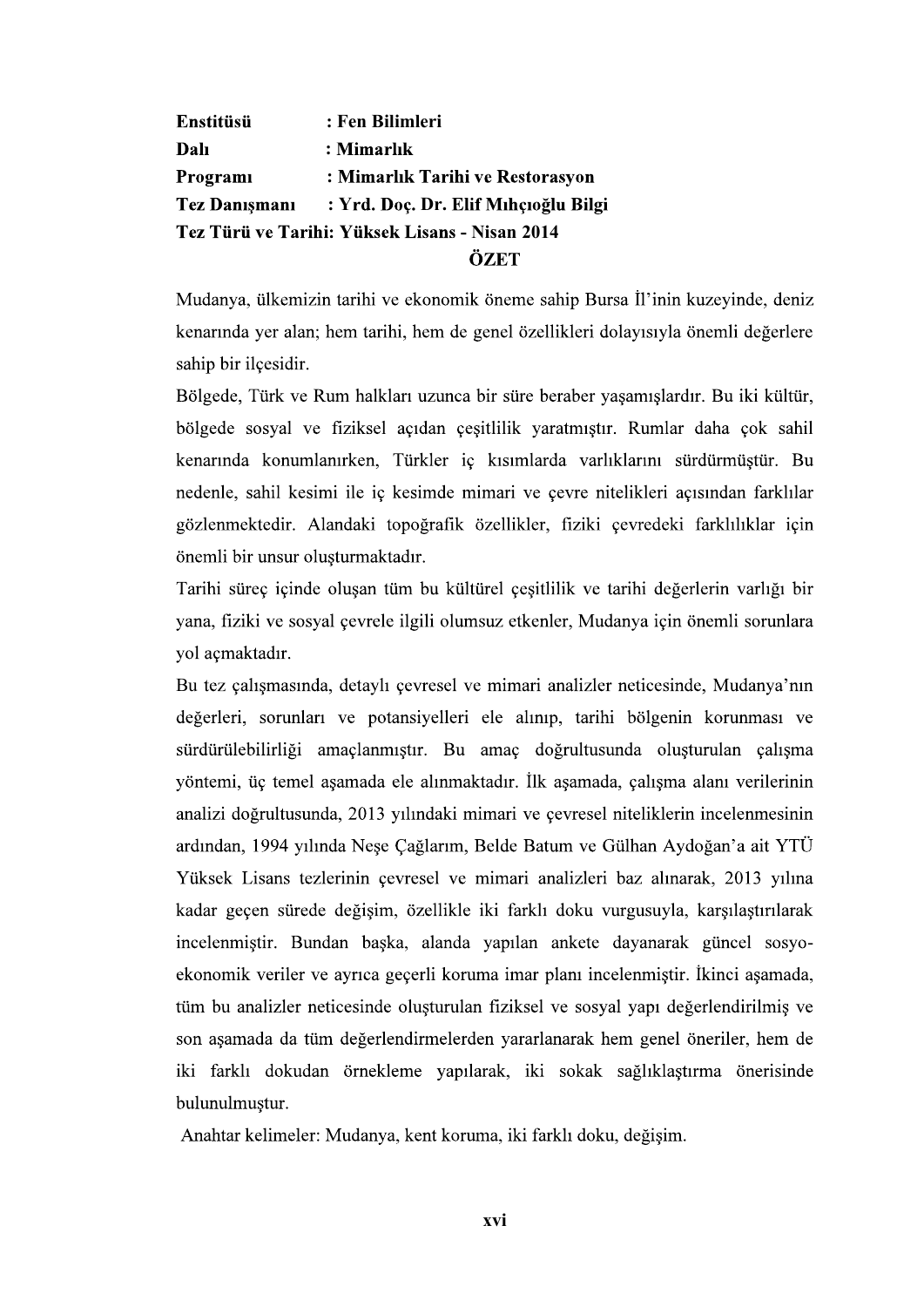| University                                    | : Istanbul Kültür University              |
|-----------------------------------------------|-------------------------------------------|
| Institute                                     | : Institute of Science And Technology     |
| Department                                    | : Architecture                            |
| Programme                                     | : History of Architecture and Restoration |
| <b>Supervisor</b>                             | : Assist. Prof. Dr. Elif Mıhçıoğlu Bilgi  |
| Degree Awarded and Date: M. Arch - April 2014 |                                           |
| <b>ABSTRACT</b>                               |                                           |

As a town of Bursa Province of particular historic and economic importance in our country, Mudanya is located at the city's north, by the seaside and carries important values both historically and due to its general characteristics.

Turkish and Greek people lived together in the region for a long time. These two cultures created variaties in the region socially and physically. Greeks residing mostly in the coastal area, Turkish people lived at the inland majorly. Therefore, different qualities can be observed at the coastal and inland areas, in terms of environmental and architectural qualities. The topographic characteristics of the area constitute an important fact fort he formation of physical environmental differentiations.

Despite the existence of cultural variations and historical values developed in the historical process, the negative factors related to physical and social environment cause important problems for Mudanya.

Within the context of this thesis, as a result of a detailed environmental and architectural analyses, the values, the problems and the potentials of Mudanya are handled for the conservation and sustainability of the historical settlement. The study method formed for this purpose, constitutes three basic and different stages. In the first stage, the actual analyses of the data studied by the author in 2013 is explained, followed by the data based on three graduate theses by Nese Cağlarim, Belde Batum and Gülhan Aydoğan at Yildiz Technical University is expressed and the comparison of approximately twenty years' period is interpreted for the coinciding subjects of two studies at environmental and architectural scales with a certain emphasis on two different urban fabric types. In addition to these, the analysis of socia-economic qualities of the study area depending on a survey within this study, as well as the analysis of valid conservation plan is analyzed and explained. In the second stage, the evaluation of the actual analyses in 2013 is stated and in the last stage, firstly